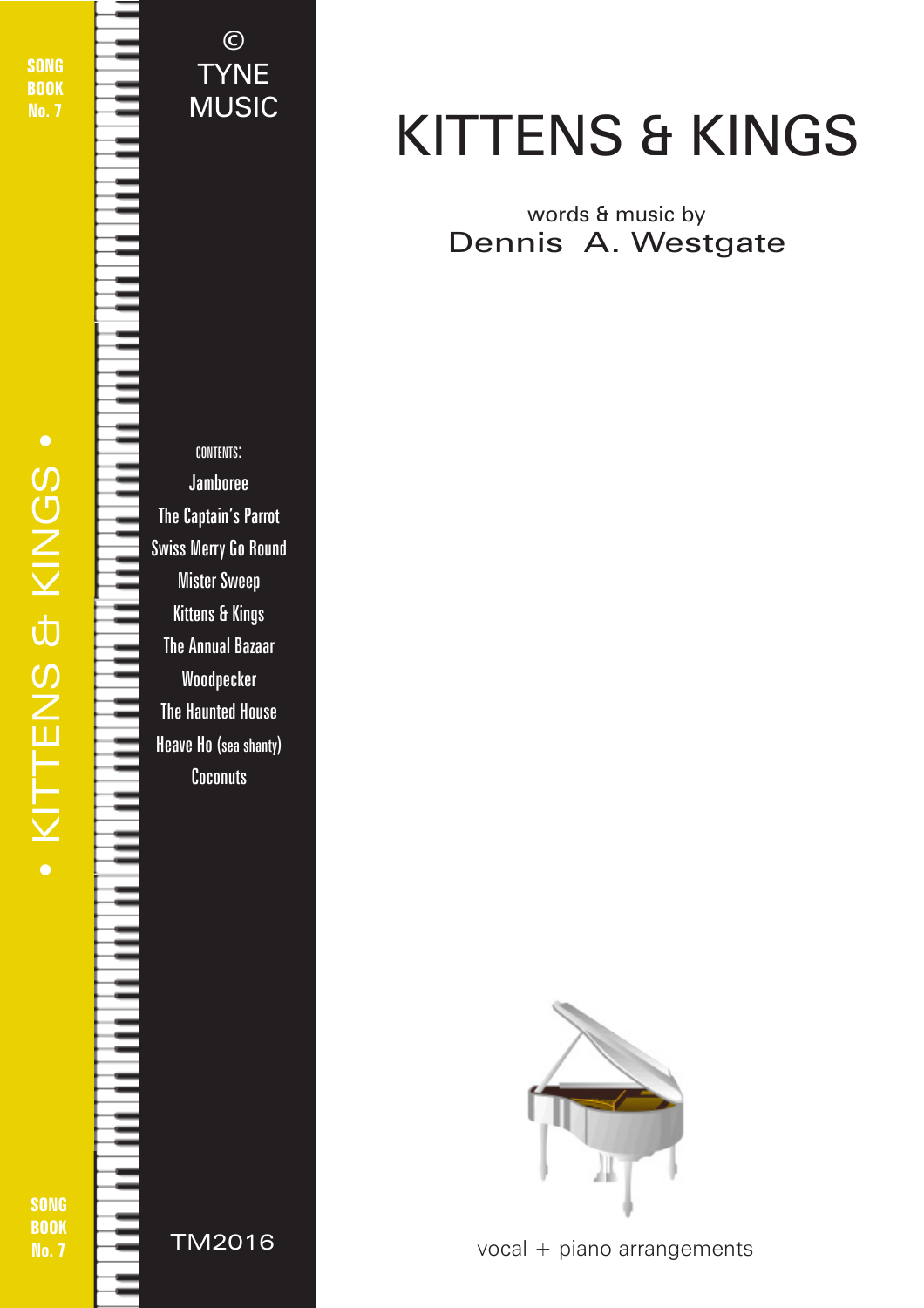

## KITTENS & KINGS

#### Words & Music by DENNIS A. WESTGATE

Anyone involved in composition knows that writing words and/ or music can sometimes be a frustrating and mind bending experience. However, there is nothing more satifying or euphoric than the feeling you get when those last few words or notes appear on the final page. At this stage I tend to get a bit carried away with more than a little egotism, instantly followed by an urgent desire to show my latest creation to the world. But one is soon brought down to earth when your hard earned composition is received with total indifference or at best an "Oh that's nice!"

It is during these episodes, my natural optimistic outlook comes to the fore and I put my 'silly hat' on. By this, I mean I tend to revert to my childhood and write whatever comes into my head. Kittens & Kings is the result of some of these mad moments.

D. A. Westgate



**© 2018 TYNE MUSIC** All rights reserved

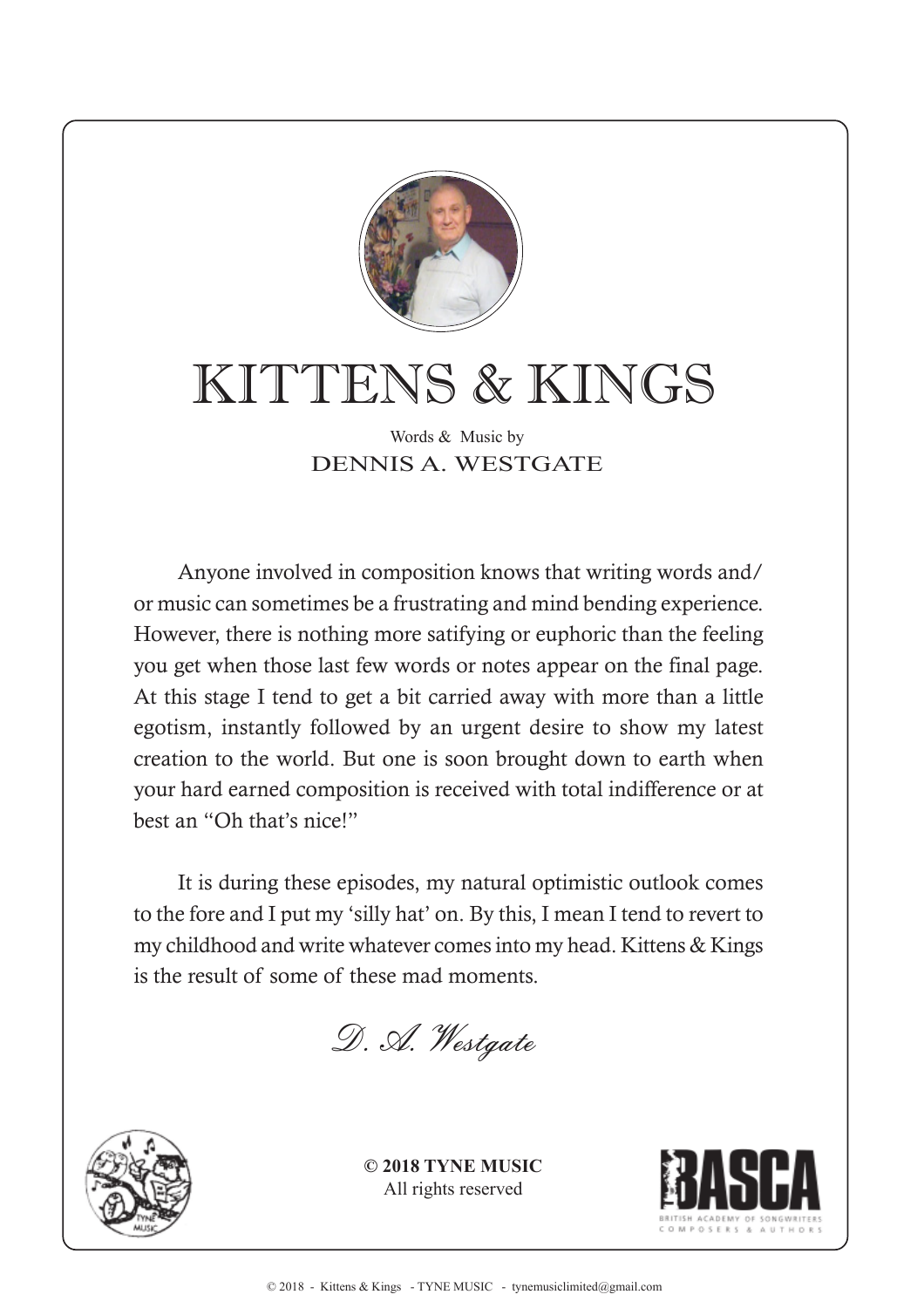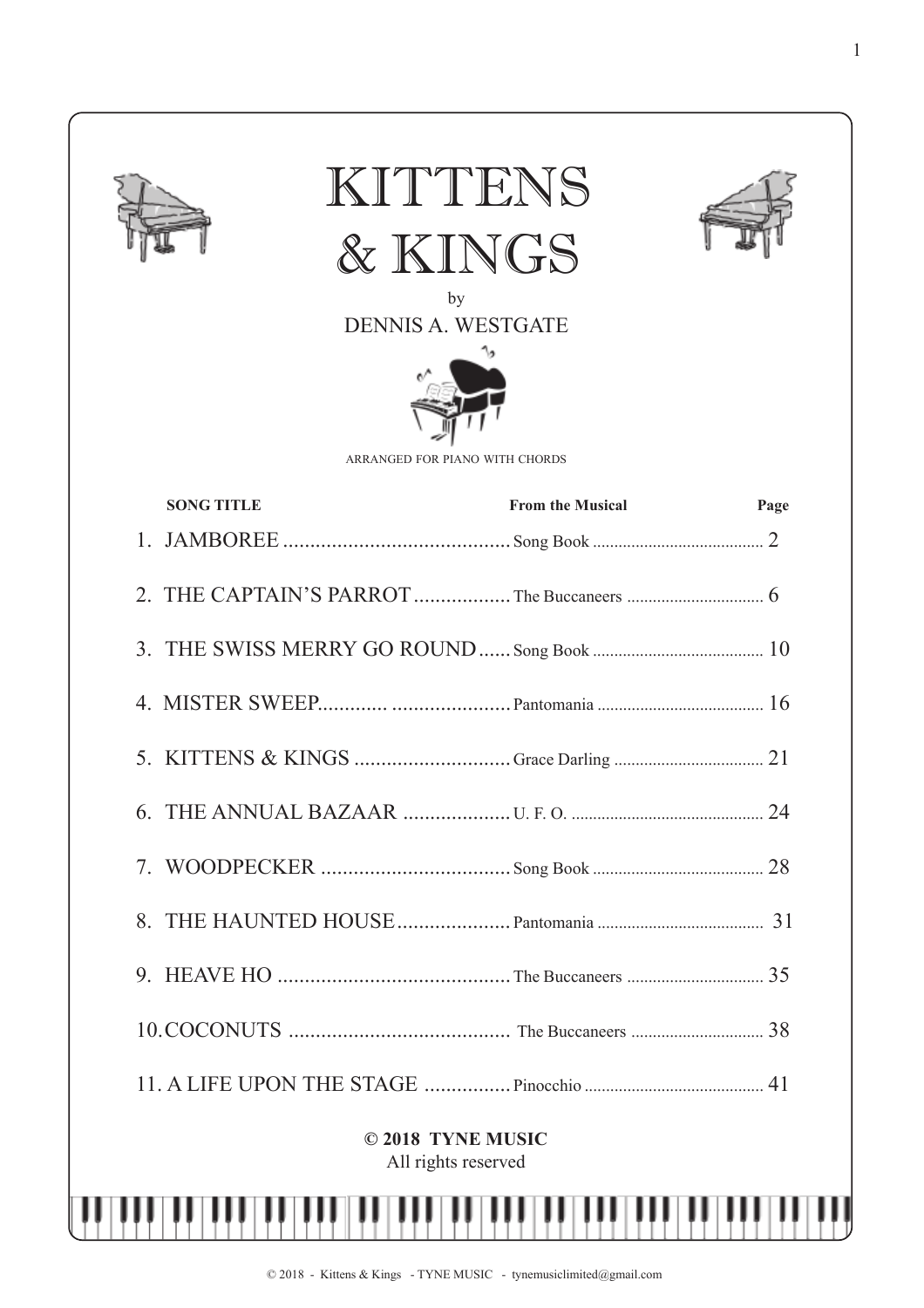#### KITTENS & KINGS

#### KITTENS & KINGS

There's more to this life than kittens and kings Said the octopus to the sea horse Like hamsters and horseflies and old rusty springs Telephones turnips and all kinds of things You and I too included of course, but of course You and I too included of course

There's more to this life than kittens and kings Said the octopus to the sea horse Like beeswax and bicycles tied up with string Footballs and field mice and square sided rings You and I too included of course, but of course You and I too included of course

All kinds of things, beeswax and string Square sided rings, of these I sing There's more to this life than all of these things

There's more to this life than Kittens and kings Said the octopus to the sea horse Like ice cream and sausages out of a tin Tulips and teapots of old Chinese Ming You and I too included of course, but of course You and I too included of course

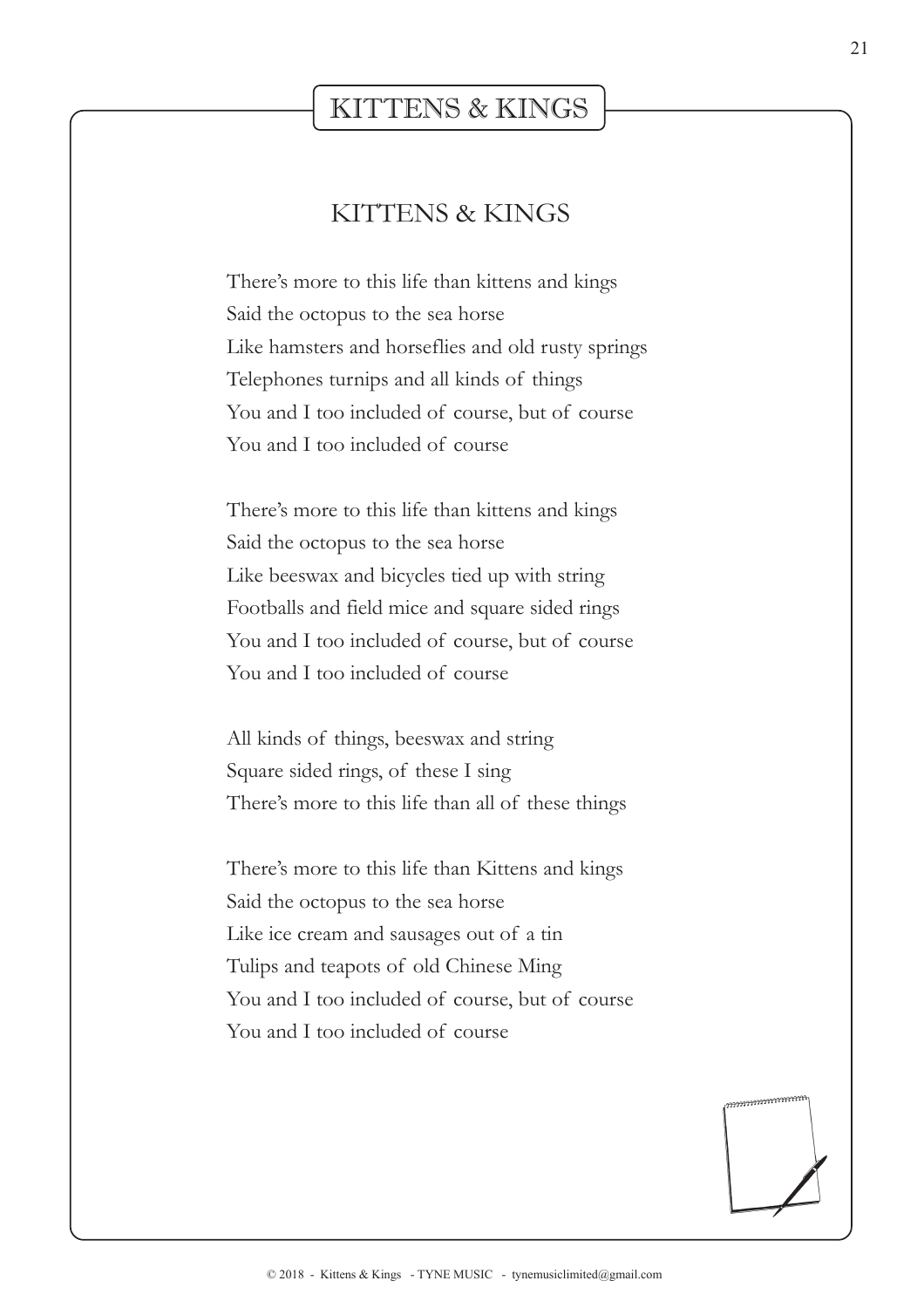### **Kittens and Kings**